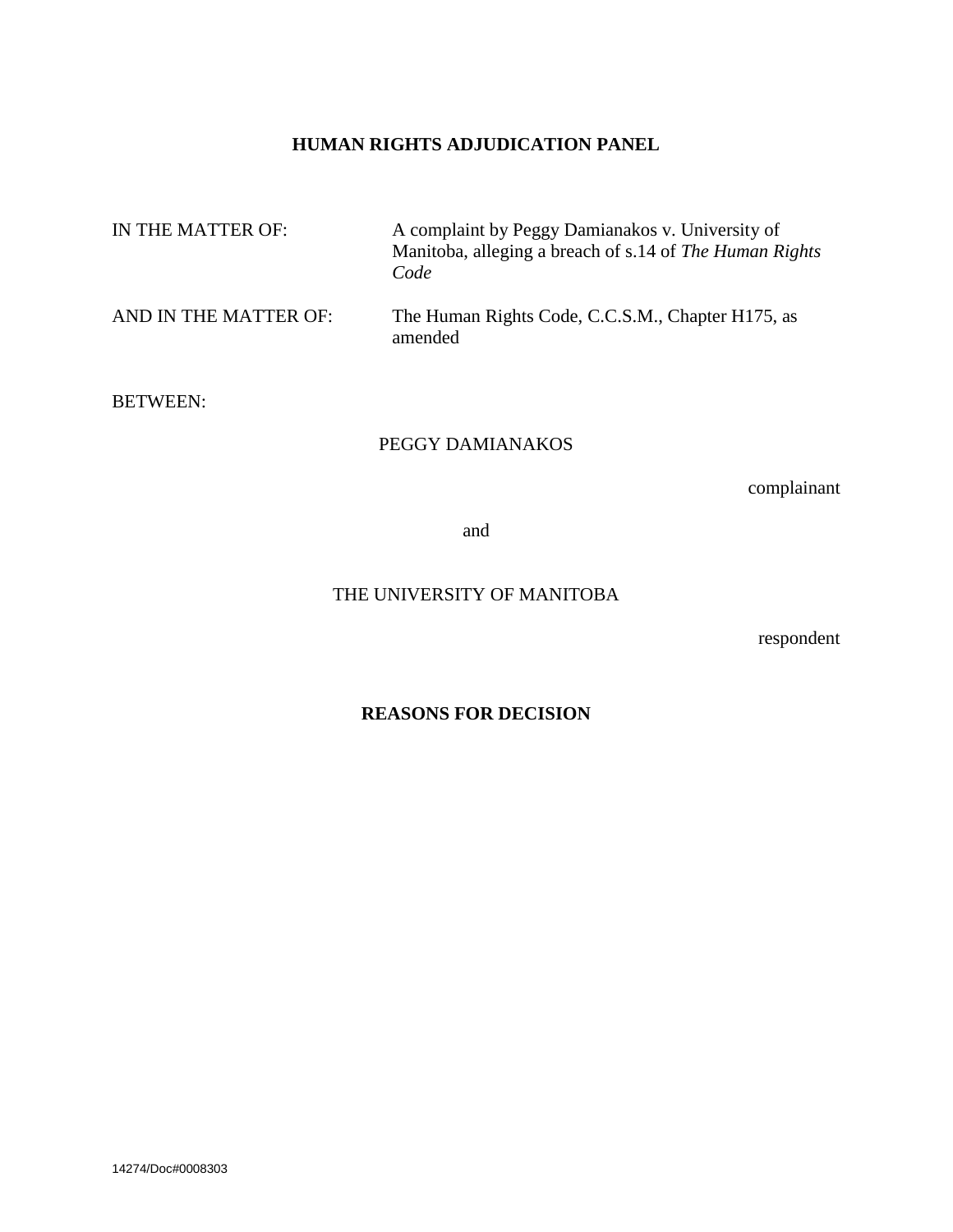1. The respondent seeks an Order pursuant to s.37.1 of *The Human Rights Code (*the *"Code")* requiring that the adjudication of this complaint be terminated on the basis that the respondent has made a reasonable settlement offer which the complainant has rejected.

## **Background**

2. The complainant Peggy Damianakos filed a complaint under the *Code* on May 11, 2011 in which she named as respondents, the University of Manitoba and four individual members of the University's staff.

3. On the first page of her complaint, the complainant alleges that :

*I believe that the Respondents discriminated against me in my employment on the basis of my sex (female) including pregnancy or circumstances related to pregnancy and family status (parent of young children) and that the discrimination was not based upon bona fide and reasonable requirements or qualifications for the employment or occupation, contrary to Section 14 of The Human Rights Code.*

4. The respondents filed a joint reply to the complaint on November 27, 2012.

5. After conducting an investigation pursuant to s.26 of the *Code*, the Manitoba Human Rights Commission (the "Commission") having been satisfied that additional proceedings in respect of the complaint would further the objectives of the *Code* or assist the Commission in discharging its responsibilities under the *Code*, requested the Chief Adjudicator, pursuant to s.29(3) of the *Code* to designate a member of the adjudication panel to adjudicate the complaint.

6. At the same time, the Commission dismissed the complaint as against the individual respondents leaving only the University of Manitoba.

7. On April 16, 2014, Adjudicator Manning was designated under s.32(1) of the *Code* as an adjudicator to hear and decide the complaint. The hearing is scheduled to take place over the course of two weeks: April 7-10, 2015 and July 7-9, 2015.

8. On January 28, 2015, the parties wrote to me in my capacity as Chief Adjudicator to advise that the respondent had made a settlement offer which had been rejected by the complainant and to request that I designate a member of the adjudication panel to determine if the settlement offer is reasonable, pursuant to s.37.1(1) of the *Code*. I was the next available adjudicator on the rota.

9. Section 37.1 provides as follows:

## *Adjudicator to determine reasonableness of offer*

*[37.1\(1\)](https://web2.gov.mb.ca/laws/statutes/ccsm/h175f.php#37.1) When a settlement offer is made after an adjudicator is appointed to hear the complaint, the chief adjudicator must designate a different member of the adjudication panel to determine if the settlement offer is reasonable.*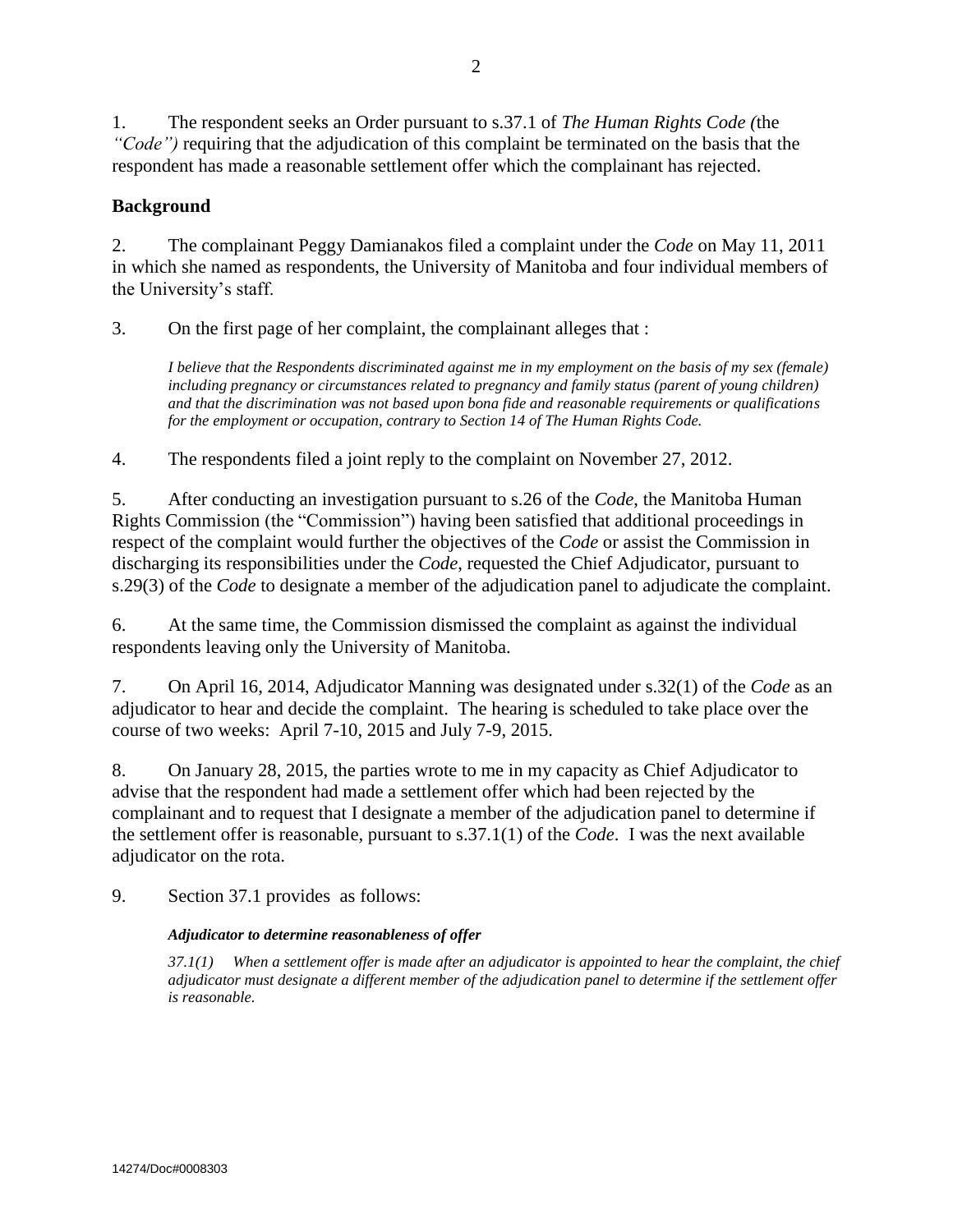### *Failure to accept reasonable settlement offer*

*[37.1\(2\)](https://web2.gov.mb.ca/laws/statutes/ccsm/h175f.php#37.1(2)) If a complainant rejects a settlement offer that the adjudicator designated under subsection (1) considers to be reasonable, that adjudicator must terminate the adjudication to the extent that it relates to the parties to the settlement offer.*

10. The *Code* is silent with respect to the process for bringing an offer under s.37.1 before an adjudicator for his or her review. The application in this instance proceeded on the basis of written submissions filed by the parties with the Commission and the complainant filing a joint submission.

11. The parties, including the complainant herself, then made oral submissions before me on March 2, 2015.

## **Section 37.1**

12. Section 37.1 is a relatively recent amendment to the *Code*. It has been considered by a Manitoba Human Rights Adjudication Panel on only three previous occasions. I encouraged the parties in their oral submissions to provide me with their positions as to how I should proceed in determining whether the settlement offer is reasonable and in particular, to consider the following issues:

- (a) what is the test to be applied in making a determination under s.37.1; and
- (b) what information or material should an adjudicator consider in applying that test.

13. The parties submitted that in deciding whether a respondent's settlement offer is reasonable, pursuant to s.37.1, an adjudicator must proceed on the basis that the allegations as set forth in the complaint are proven. I agree.

14. This is the test that was applied by Adjudicator Harrison in *Mancusi* v *5811725 Manitoba Inc.* (c.o.b. Grace Café City Hall) 2012 MHRBAD No. 104.

15. Adjudicator Harrison at para.28 of her decision went on to discuss the application of the test, saying that:

*…the concept of reasonableness is different from that of appropriateness. It is not necessary that an settlement offer exactly mirror what an adjudicator would order. (Carter v Travelex Canada Ltd. (2007), 61 C.H.R.R. D/107, at para. 30 (B.C.H.R.T.), aff'd 2009 BCCA 180) The question is whether the offer is reasonable, in that the relief which is offered 'approximates' or is 'the same or nearly the same' as 'the relief sought by the complainant that would otherwise be obtained if the complaint went to hearing' (Ibid, at para. 42 (C.A.)), or the offer is equivalent to what the complainant could reasonably be expected to receive should the case proceed to a hearing. (Losenno v Ontario (Human Rights Commission) (2005), 78 O.R. (3d) 161, at para. 58 (C.A.))*

Further, she said that in considering the reasonableness of the offer an adjudicator must

*… therefore assess that offer in the context of what the Complainant could reasonably be expected to achieve before a board of adjudication, based on the allegations and any admissions which had been made, and the available remedies.*

*(Mancusi, supra,* para.29)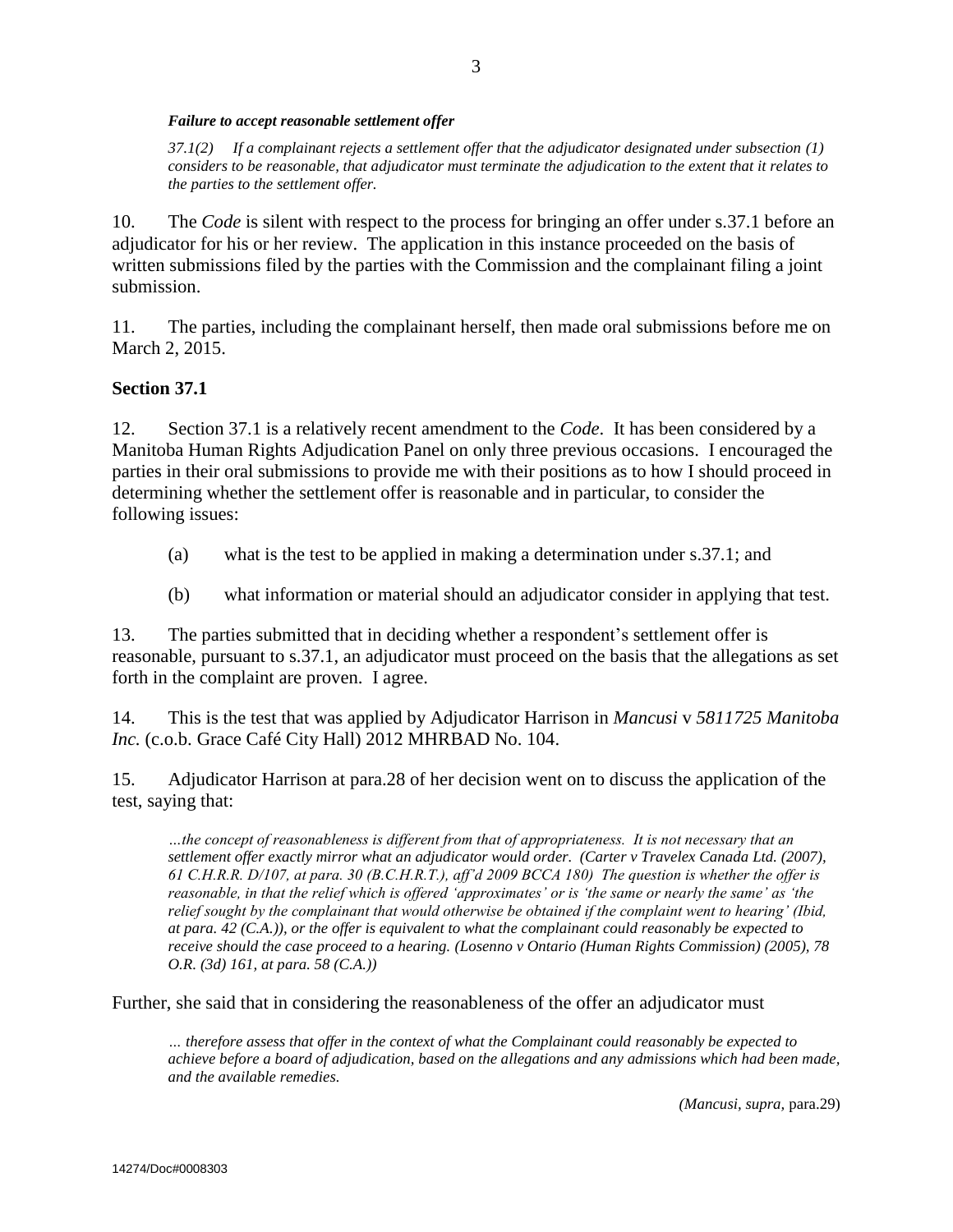16. The process under s.37.1 is a summary process. It does not involve a "hearing" as that term is used within the meaning of the *Code.* Section 43.1 of the *Code* provides:

### *Determination re contravention*

*[43\(1\)](https://web2.gov.mb.ca/laws/statutes/ccsm/h175f.php#43) After completion of the hearing, the adjudicator shall decide whether or not, on a balance of probabilities, any party to the adjudication has directly or indirectly contravened this Code in the manner alleged in the complaint.*

"Hearing" is defined in s.1 to mean "a hearing held by an adjudicator for the purpose of adjudicating a complaint".

17. Under s.37.1, however, an adjudicator performs a different function. The process under s.37.1 does not involve a hearing of the complaint on the merits nor does it allow for an adjudicator to decide whether or not on a balance of probabilities any party to the adjudication has contravened the *Code*.

18. Proceeding on the basis of assuming the allegations contained in the complaint are proven is the only realistic way to proceed given the summary nature of the process under s.37.1.

19. Further, in my view, proceeding in this manner, is consistent with what has been determined to be the public policy underlying s.37.1.

20. In *Nachuk* v *City of Brandon (Police Services)*, 2014 MHRBAD 3, at para.30, Adjudicator Manning found that:

*The intent of s.37.1 is to eliminate the need for an expensive adjudicative process where the Respondent has made an offer that is found to reasonably approximate a remedy that an adjudicator would have ordered if proven after a hearing.*

21. Similarly, Adjudicator Dawson in *Metaser* v *Jewish Community Campus of Winnipeg Inc.*, 2013 MHRBAD 6, at para.11, set out his understanding of the public policy underlying s.37.1 as follows:

*… the parties and the adjudicative process should not expend resources to adjudicate a complaint, where the respondent has already made an offer that is the same or nearly the same as, or at least approximates, all of the remedies that an adjudicator would have ordered if the complainant's allegations had been proven during a hearing of the complaint.*

22. I agree with these statements. But there is more. In making a determination under s.37.1 an adjudicator must also bear in mind the underlying purpose of the *Code* itself. Determining that a settlement offer is reasonable has the effect of terminating the adjudication of a complaint which the Commission has determined should be resolved by way of adjudication. A determination that an offer under s.37.1 is reasonable, therefore, must be based on a determination that the offer approximates what an adjudicator would award having regard to the purpose of the *Code*.

23. I agree with the Commission's submission that it is well established that the purpose of human rights legislation is remedial and therefore the available statutory remedies are intended to put the individual complaining of discrimination in the position that he or she would have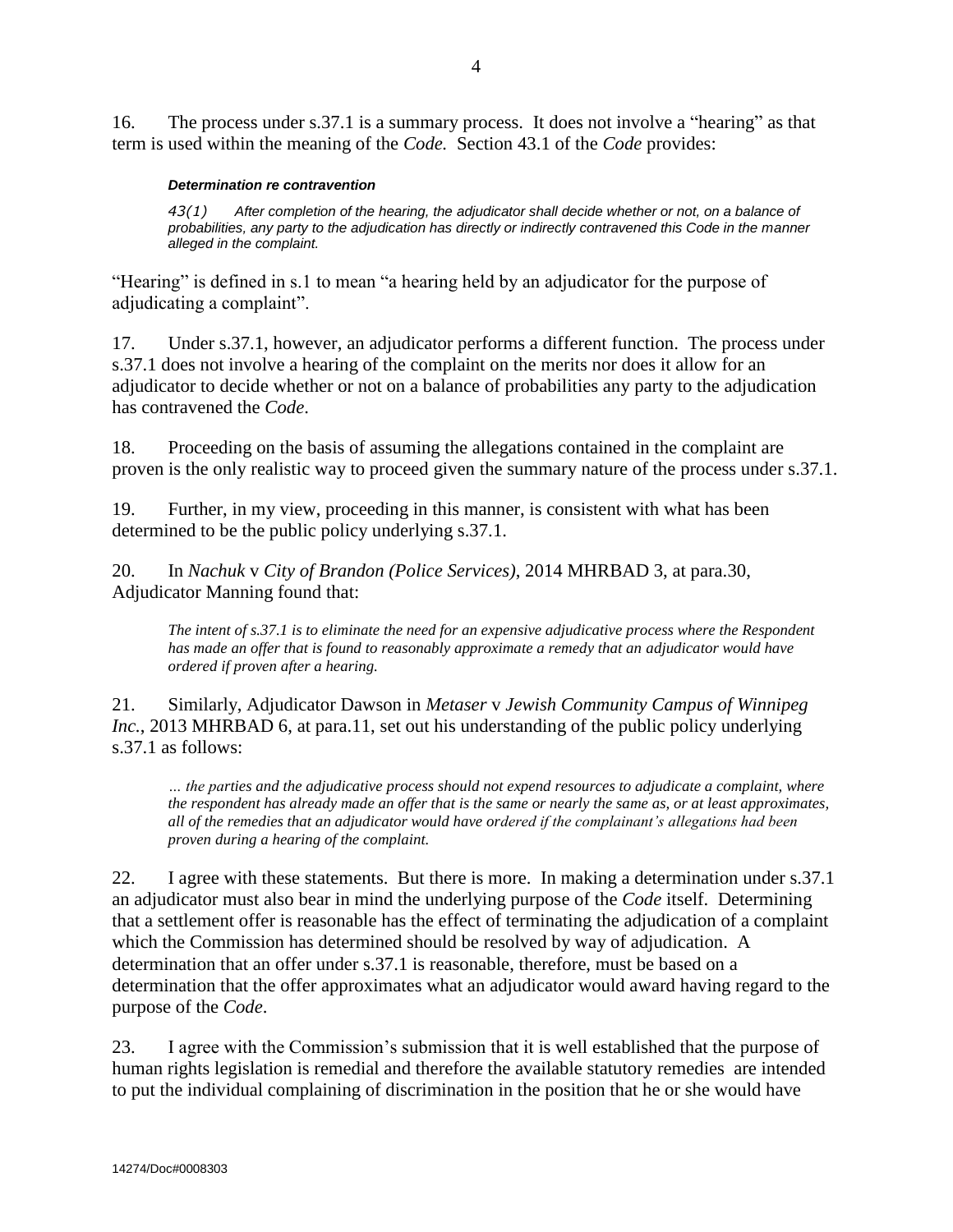been in had the discrimination not occurred. In support of this submission, counsel cited the following:

*I find that the law has established as a general principle that human rights remedies are intended to encompass full and complete compensation for the complainant's losses. The purpose of the damage award is to put the complainant, so far as money can do, in the position she would have been in had her rights not been violated. An award of damages under the [Human Rights] Code must reflect the social importance of the rights that are being protected.*

> *Remedies in Labor, Employment and Human Rights Law,* (looseleaf: Thompson Carswell, Toronto) 2008 at pages 6-7 as cited in *McTavish* v *Prince Edward Island* 2009 PESC 18

24. As a remedial instrument the *Code's* purpose is to educate the public about the rights and responsibilities, among other things, of employers and to protect against discrimination of individuals. A determination as to whether an offer is reasonable must take this purpose into account. Therefore, if it is clear from a respondent's offer that the respondent appreciates its obligations and is prepared to take the steps necessary to deal with the findings of discrimination in both an individual and systemic basis, then neither the respondent nor the complainant should be put through a hearing.

# **What May Be Considered**

25. The next question to determine is what an adjudicator may consider in carrying out the test under s.37.1.

26. The parties agreed that an adjudicator proceeding under s.37.1 should consider the complaint and the Settlement offer.

27. They also agreed the adjudicator may consider any agreed statements of fact or admissions. This was acknowledged by the adjudicators in both the *Metaser* and *Mancusi* decisions, *supra*.

28. Where the parties were not in agreement was the extent to which an adjudicator should consider the information contained in the complaint.

29. The respondent submitted that a complaint filed with the Commission is comparable to a pleading in a civil action and therefore should not contain a long recitation of the facts or include statements of hearsay or opinion, or statements which are irrelevant to the allegations.

30. The respondent's submission was that although an adjudicator proceeding under s.37.1 should assume the allegations set out in the complaint are proven, that does not mean that every single statement set out in the complaint must be considered.

31. On this point, the Commission agreed that in assuming the allegations in the complaint are proven an adjudicator does not need to consider every single statement as true.

32. The Commission submitted that the complaint should not be viewed as a form of civil pleading where every material fact must be pleaded, remedies must be articulated and statements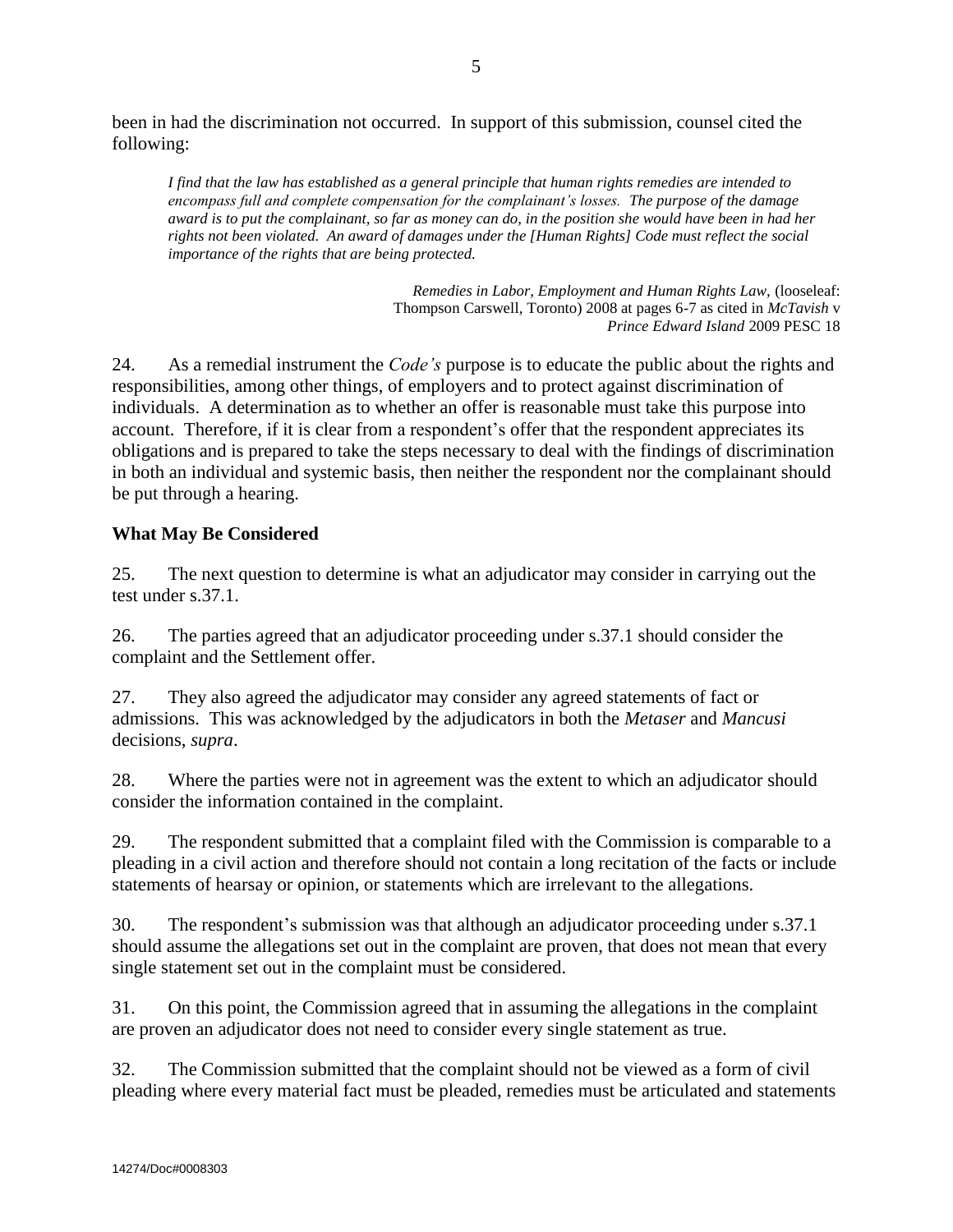of hearsay and evidence must be avoided. Most complaints, the Commission submitted, do not address remedy at all.

33. The Commission further submitted that there are no statutory requirements with respect to what a complaint under the *Code* should include other than an allegation made on the basis of a characteristic protected by the *Code* and in one of the areas protected by the *Code*.

34. With respect to filing a complaint, the *Code* simply provides as follows:

# *Complaints*

*[22\(1\)](https://web2.gov.mb.ca/laws/statutes/ccsm/h175f.php#22) Any person may file, at an office of the Commission, a complaint alleging that another person has contravened this Code.* 

## *Complaint form*

*[22\(4\)](https://web2.gov.mb.ca/laws/statutes/ccsm/h175f.php#22(4)) Every complaint shall be filed on a form approved by the Commission.* 

35. I agree that in making a determination under s.37.1 and assuming the allegations in the complaint are proven, an adjudicator does not have to consider every single statement made in the complaint. The adjudicator simply needs to accept that the *Code* has been contravened in the manner alleged in the complaint.

36. In this case, although the written complaint was long and contained statements which went beyond what would be considered mere allegations of fact, I was nonetheless able to identify, from reading the complaint as a whole, the manner in which the complainant alleges she has suffered discrimination and the *Code* has been contravened.

37. In doing this, as will be clear from my findings detailed below, I did not make assumptions as to what was being alleged or draw conclusions about the allegations that were not supported by what was clearly set out in the complaint.

# **Reply**

38. The respondent urged me to consider portions of its reply to the complaint, as well. With respect to the extent to which an adjudicator proceeding under s.37.1 may consider the respondent's reply, Commission counsel pointed out that the *Code* does not require a respondent to file a reply, that a complaint may proceed to adjudication in the absence of a reply being filed and that the process under s.37.1 is still available in the absence of a reply being filed.

39. The respondent's position was that an adjudicator exercising her authority under s.37.1 must apply a common sense approach in assuming that the allegations set out in the complaint are proven. To that end, the respondent submitted, an adjudicator is entitled to consider those portions of the reply that are uncontested or reflected in the allegations set out in the complaint and any portions that common sense tells an adjudicator are accurate.

40. In this case, the respondent urged me to consider the following paragraphs from its reply:

…

3. As a result of a University Administration initiative to seek ways to create efficiencies,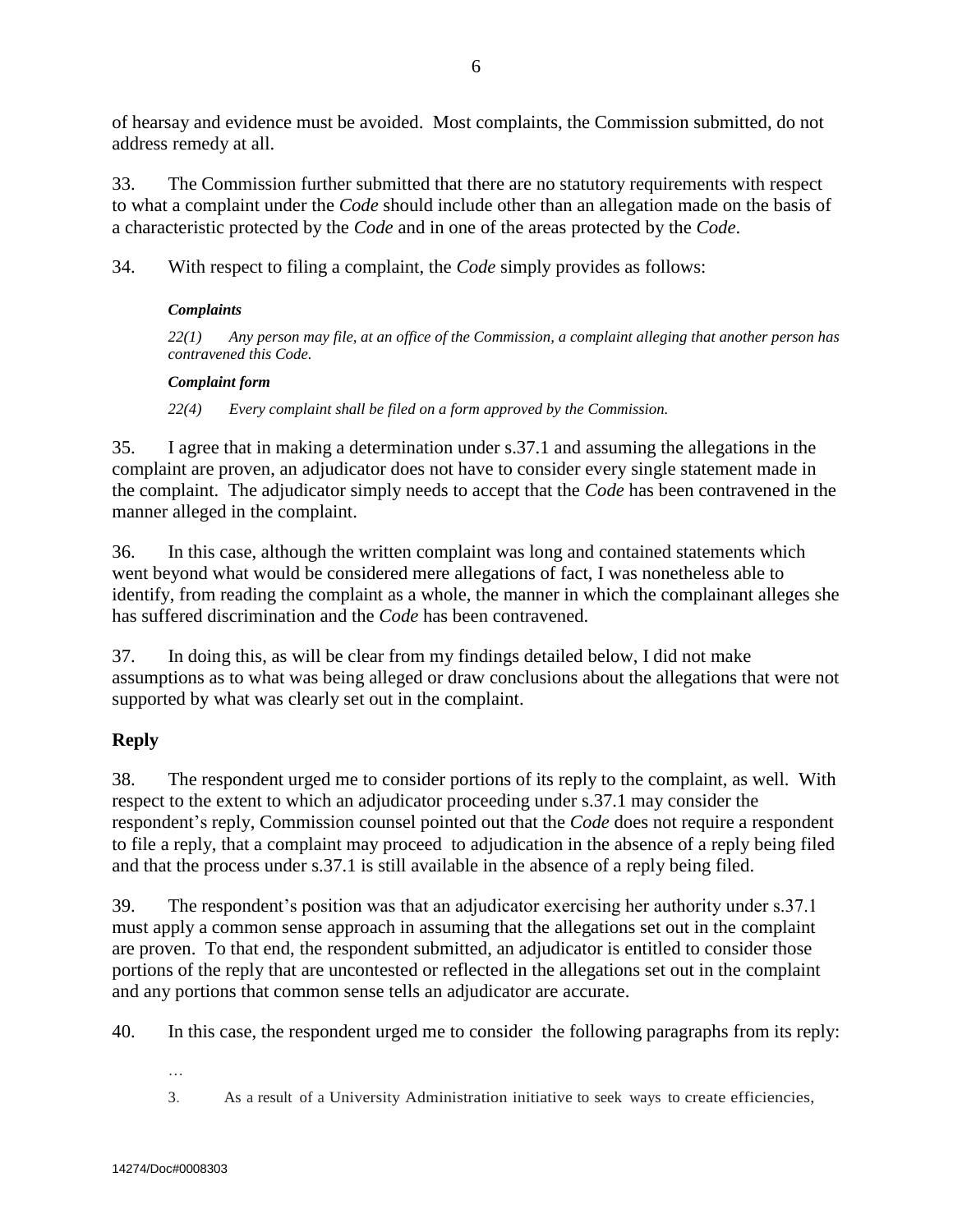enhance service and reduce costs, of which the ROSE project (Resource Optimization and Service Enhancement) was part, in early 2010 reorganization of certain administrative functions was considered. As a result of the impending retirement of Sharon McCollough, the University's Privacy Officer, and Maggie Duncan, the University's Equity Services Advisor, a determination was made to merge the reporting lines of these 2 services in one new position, and to add the reporting of Legal Services to the same position.

4. The position of Director of Fair Practices and Legal Affairs ("Director") was created to direct all 3 units- Equity Services, Legal Affairs and Access and Privacy. McCallum determined upon this new administrative structure and considered. potential candidates for the job with the purpose of appointing the candidate who would best meet the requirements of the position. The. Complainant was considered by McCallum , who was very familiar with her abi1It1es having worked with her in many capacities, and the decision was made that she was not the best candidate for the position. Instead , it was determined that Juliano was a better candidate. McCallum's recommendation to President Barnard was accepted and the Board of Governors approved the appointment of Juliano. He was offered and accepted the position.

6. the University 's Executive Director of Human Resources, Terry Voss ("Voss") engaged in discussions and correspondence with the Complainant to assure her that under the new administrative structure h e r position remained essentially unchanged except for the reporting line to Juliano rather than McCallum, and the University anticipated her return to her former duties and position on completion of her maternity leave in October 2010.

8. The University provided a number of opportunities for her to reconsider (her) inflexible position but ultimately advised her that as her leave had expired and she refused to return to work, her employment was considered ended.

41. The respondent submitted that the statements set out in these paragraphs of the reply are facts which are not denied and which are effectively found in the complaint, and that they indicate that the complainant refused to return to her position but that that was of her own choosing.

42. While I agree that in order to assess the reasonableness of an offer, an adjudicator must have regard to the facts relating to the complaint in a given case, the information upon which an adjudicator can proceed in making that determination must be undisputed in order for it to be properly considered.

43. As Adjudicator Manning correctly identified in *Nachuk,* the role of an adjudicator who is tasked to determine the reasonableness of an offer under s.37.1 does not involve the determination of disputed factual issues.

44. An adjudicator proceeding under s.37.1 cannot consider competing statements of fact or allegations since to do so would be inconsistent with the accepted test of assuming that the allegations set out in the complaint are proven.

45. In proceeding on the basis that the allegations set out in a complaint are assumed to be proven, it would not make sense nor would it be correct to consider statements set out in a reply which seek to deny or contradict the allegations set out in the complaint or which are not clearly set out in the complaint. An adjudicator performing an analysis under s.37.1 cannot weigh evidence or make findings of fact.

46. I agree with the decision of Adjudicator Manning in *Nachuk* where he determined that he would not consider any facts that were outside of the complaint. In this case, I am not able to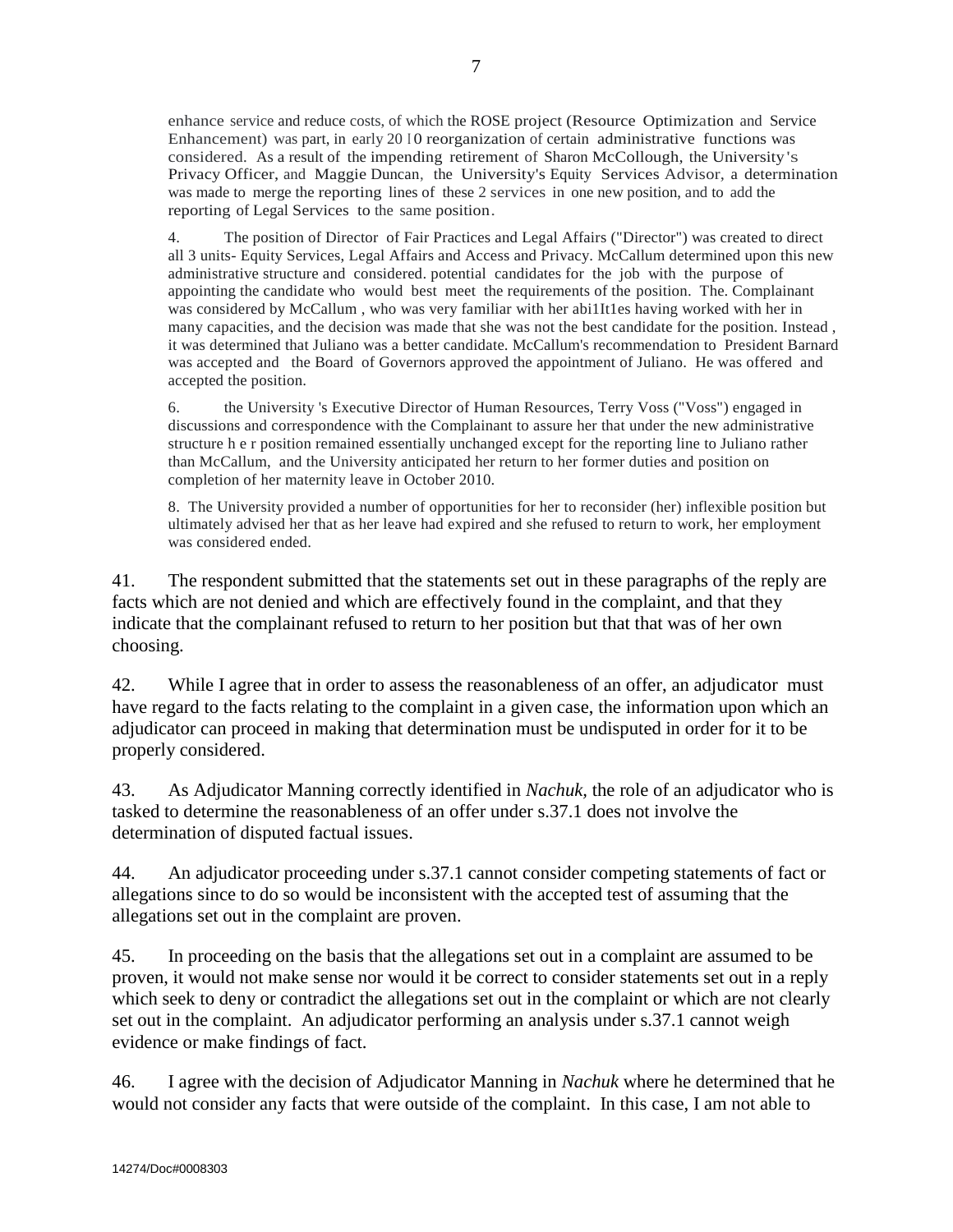conclude that the portions of the reply which the respondent urged me to consider are in fact set out or reflected in the complaint and I am not prepared, therefore, to consider them. It strikes me generally, in any event, that if information contained in a reply is in fact reflected in a complaint, it would not be necessary for the adjudicator to consider the reply.

47. In this case, I find that it is not clear that the facts set out in the portions of the reply the respondent asked me to consider are undisputed, nor that the conclusion taken from those paragraphs which the respondent urged me to make, is supported by the allegations which are set out in the complaint.

48. I am not, therefore, prepared to consider anything other than the complaint and the settlement offer in making my determination as to the reasonableness of the respondent's offer.

## **The Allegations And Facts In This Case**

49. I proceeded on the basis that the allegations set out on the first page of the complaint quoted earlier, were true. Those allegations read as follows:

*I believe that the Respondents discriminated against me in my employment on the basis of my sex (female) including pregnancy or circumstances related to pregnancy and family status (parent of young children) and that the discrimination was not based upon bona fide and reasonable requirements or qualifications for the employment or occupation, contrary to Section 14 of The Human Rights Code.*

50. I also considered the following facts which are contained in the complaint and set out in paras.1-16 of the Commission's submission, as representing the essential facts in support of the complainant's allegations of discrimination. Although not necessary for my determination on this point, I note that the parties agreed that these facts represented the essential facts underlying the complaint:

*1. In or about February 1999, the Complainant commenced employment with the Respondent, University of Manitoba, as a Legal Advisor. The Complainant progressed to the position of Legal Counsel and in or about late 2002, was promoted to the position of General Counsel, receiving an annual base salary of \$105,000.*

*2. As General Counsel, the Complainant was part of, and provided counsel to, the Respondent's Senior Administration, comprised of the President and Vice-Chancellor, Vice President (Academic) & Provost, Vice President (Administration), Vice President (Research) and Vice President (External) and those reporting to these positions, as well as to all university departments and units generally.*

*3. As General Counsel, the Complainant reported to Deborah McCallum, Vice President (Administration) whose responsibilities included ensuring the enforcement of the Respondent's "Respectful Work and Learning Environment Policy".*

*4. As General Counsel, the Complainant was the Respondent's head legal officer and was responsible for overseeing the operations and strategic direction of the Legal Services office, including all financial matters, recruitment, information management, and training and development of legal and support staff.*

*5. In or about December 2004, the Complainant went on maternity/parental leave and her work was covered off by another lawyer. She returned to work in or about December 2005.*

*6. In or about April 2007, the Complainant went on maternity/parental leave and her work was covered off by another lawyer. She returned to work in or about April 2008.*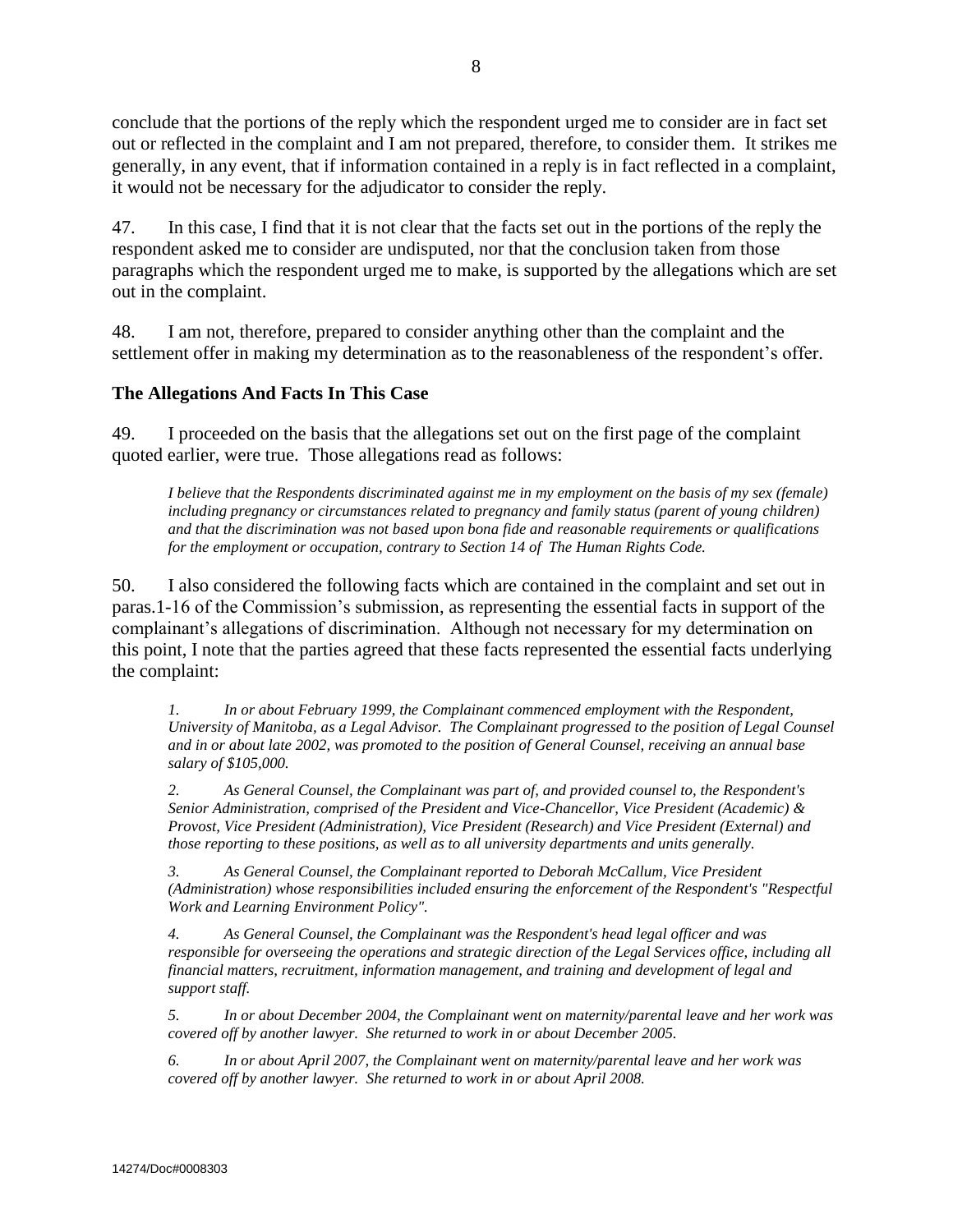*7. Since commencing work with the Respondent, the Complainant had been directly involved in discussions related to reorganizing the manner in which legal services were provided to the Respondent. On her return to work in or about April 2008, the Complainant specifically discussed with Ms McCallum the idea of merging the Respondent's access, privacy and equity work with the work of the Legal Services office.*

*8. In or about May 2009, the Complainant informed Ms McCallum that she was pregnant.*

*9. In or about October 2009, the Complainant went on maternity/parental leave and her work was covered off by another lawyer in the office, Mr. Juliano, who assumed the role of Acting General Counsel. At this time she was the Respondent's head legal officer and the most senior of the four lawyers providing counsel to the Respondent.*

*10. On or about May 19, 2010, the Respondent met with the Complainant while she was on leave, at which time the Complainant was advised that the Respondent's legal and two of the quasi-legal units had been restructured to consolidate the work of the Legal Services Office with the Access & Privacy Office and Equity Office into a single office, Legal Services. The Respondent created a new position that would provide strategic and financial oversight of all affairs of the Legal Services Office and directly appointed Mr. Juliano to this position.*

*11. The Complainant retained her position title of General Counsel although by virtue of the restructuring, she was no longer the Respondent's head legal officer reporting to Mr. Juliano as Director of Legal Services rather than directly to Ms McCallum as Vice President (Administration).*

*12. Mr. Juliano, in his new position, assumed oversight of the Legal Services office.*

*13. The Complainant raised concerns that she felt she was being discriminated against on the basis of her sex, pregnancy and/or family status, which concerns were at no time investigated by the Respondent through their Respectful Work and Learning Environment Policies & Procedures, which Ms McCallum was responsible for overseeing, or otherwise.*

*14. The Complainant has not returned to work for the Respondent.*

*15. On or about May 11, 2011, the Complainant submitted the Complaint to the Commission. At the time of submitting the Complaint, the Complainant was 38 years old.*

*16. The Commission requested that an adjudicator be appointed to determine if The Code had been contravened by the Respondent University of Manitoba as alleged in the Complaint and dismissed the complaint as filed against the individual respondents.*

51. It is against the backdrop of these facts and allegations, as found from the statements set out in the complaint that I assess the reasonableness of the respondent's settlement offer.

## **The Respondent's Settlement Offer**

52. The respondent's settlement offer was set out in its written submission as follows:

#### *Section 43(2)(a)*

*The Complainant is seeking reinstatement to her position as General Counsel (Complaint para. 103). The University is not prepared to offer to reinstate the Complainant.*

*Section 43(2)(b)*

*The Complainant is seeking compensation for lost wages and special damages. (Complaint para. 104). The University is prepared to pay to the Complainant \$212,000.00, less any applicable deductions.*

#### *Section 43(2)(c)*

*The Complainant is seeking general damages (Complaint para. 104). The University offers payment to the Complainant under this head in the amount of \$15,000.00.*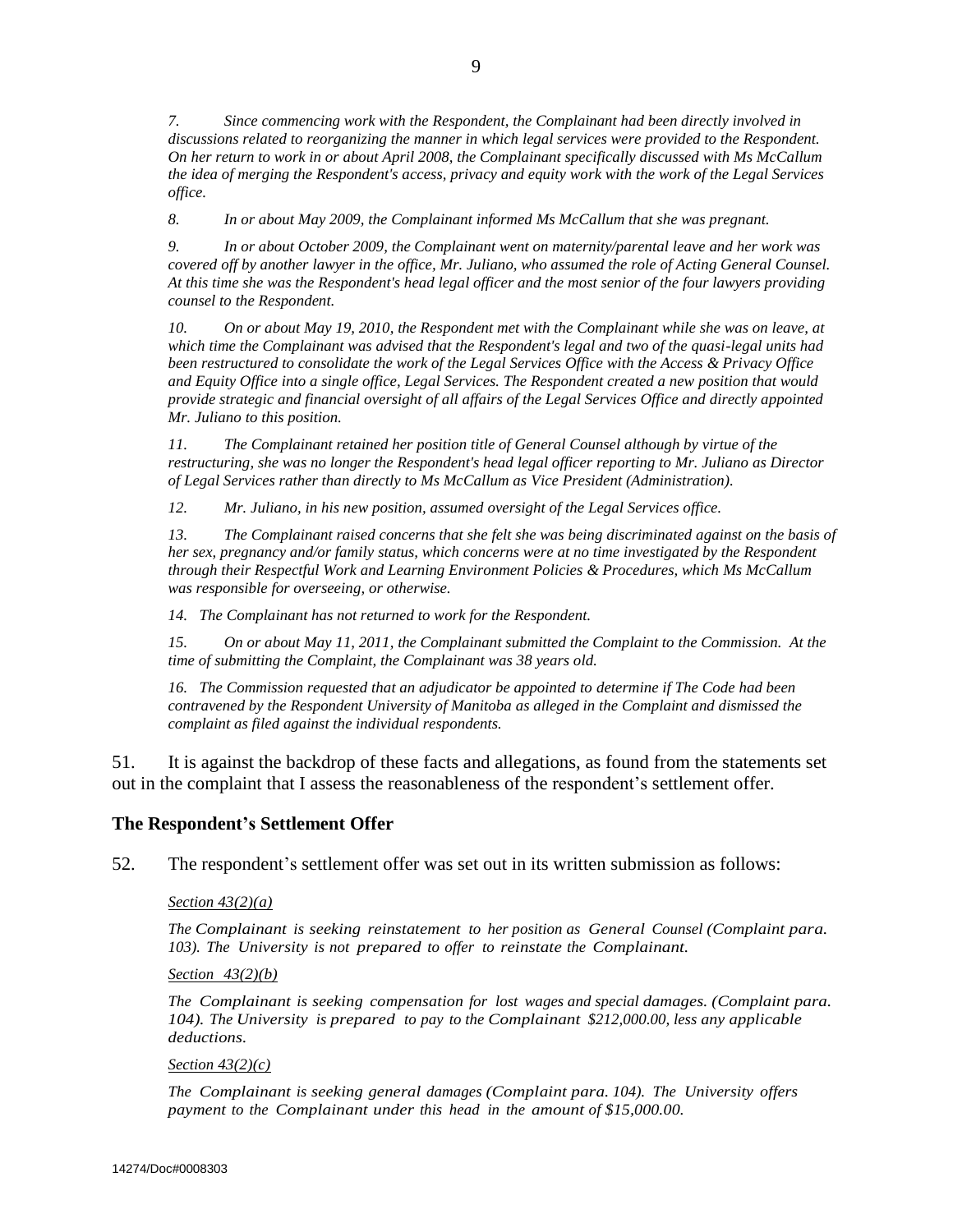*Section 43(2)(d)*

*The University makes no offer in this regard.*

*Section 43(2)(e)The University makes no offer in t his regard.*

*The University seeks a release related to the termination of employment in favour of the University of Manitoba, in a form satisfactory to counsel.*

53. Section 43(2) of the *Code* sets out the potential remedies an adjudicator may order following a determination pursuant to s.43(1) that the *Code* has been contravened. It reads as follows:

#### *Remedial order*

*[43\(2\)](https://web2.gov.mb.ca/laws/statutes/ccsm/h175f.php#43(2)) Where, under subsection (1), the adjudicator decides that a party to the adjudication has contravened this Code, the adjudicator may order the party to do one or more of the following:* 

- *(a) do or refrain from doing anything in order to secure compliance with this Code, to rectify any circumstance caused by the contravention, or to make just amends for the contravention;*
- *(b) compensate any party adversely affected by the contravention for any financial losses sustained, expenses incurred or benefits lost by reason of the contravention, or for such portion of those losses, expenses or benefits as the adjudicator considers just and appropriate;*
- *(c) pay any party adversely affected by the contravention damages in such amount as the adjudicator considers just and appropriate for injury to dignity, feelings or self-respect;*
- *(d) pay any party adversely affected by the contravention a penalty or exemplary damages in such amount, subject to subsection (3), as the adjudicator considers just and appropriate as punishment for any malice or recklessness involved in the contravention;*
- *(e) adopt and implement an affirmative action program or other special program of the type referred to in clause 11(b), if the evidence at the hearing has disclosed that the party engaged in a pattern or practice of contravening this Code.*

**54.** An adjudicator proceeding under s.37.1 must consider the respondent's offer in the context of each remedial sub-heading under s.43(2). This is not to say that in every case an offer will only be determined to be reasonable if it offers something under each heading. Reasonableness will still be assessed having regard to the specific allegations in the complaint. Not every contravention of the *Code* requires the same set of remedies.

#### **Section 43(2)(a ) – Reinstatement**

*do or refrain from doing anything in order to secure compliance with this Code, to rectify any circumstance caused by the contravention, or to make just amends for the contravention*

55. Under this heading, the respondent acknowledged that the complainant is seeking reinstatement to her position as General Counsel. The respondent said it is not prepared to offer to reinstate the complainant. It submitted that reinstatement is not reasonable and would not be awarded by the adjudicator hearing the evidence. The respondent submitted that the complainant had two options upon learning of the restructuring which occurred at the University: she could leave her employment and complain that she had been constructively dismissed; or she could stay and file a complaint under the University's *Respectful Work and Learning Environment Policy*.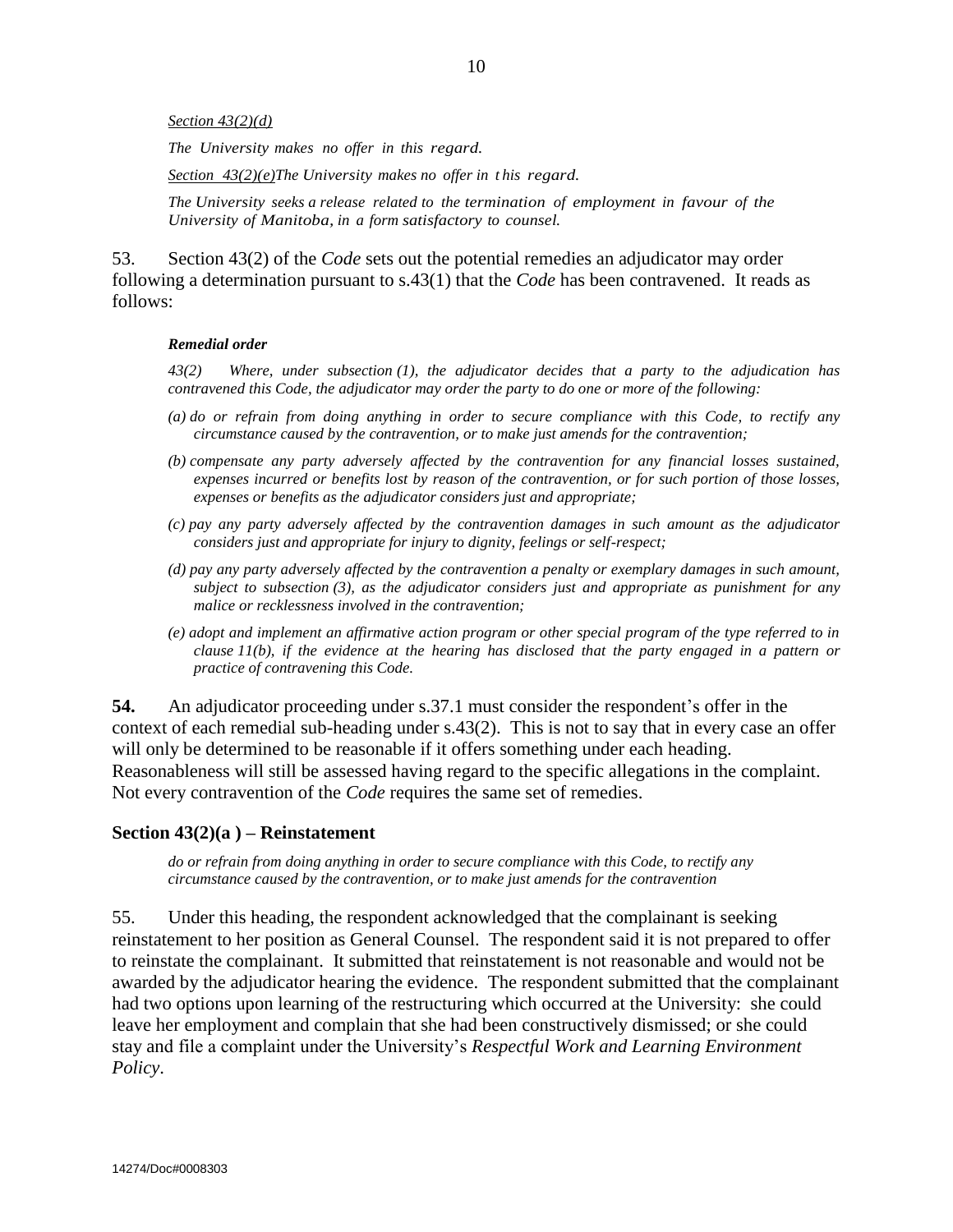56. The respondent submitted that it is not reasonable to expect that an adjudicator would award reinstatement in this case for three reasons:

- (a) because to do so would not be viable from a relationship perspective;
- (b) no positions are available; and
- (c) reinstatement is not permitted according to s.44 of the *Code*.

57. The respondent submitted that an adjudicator would find that a return to the workplace would not be viable from a relationship perspective because senior staff who are referenced in the complaint remain in authority and the legal office is a small office which only accommodates a few lawyers and which has only one client, namely the University itself. The respondent also submitted that in light of the complainant's past unwillingness to return to her position in 2010 an adjudicator would not find reinstatement to be a reasonable remedy.

58. In support of its position, the respondent cited the decision of the Ontario Superior Court of Justice, which was a judicial review of a decision of the Ontario Human Rights Tribunal: *Fair* v *Hamilton-Wentworth District School Board* 2014 ONSC 2411. In that case, the court confirmed that reinstatement is an uncommon remedy in human rights litigation.

59. The Tribunal in that case did reinstate the complainant, however, it did so because it found that there was suitable alternative employment available for her.

60. The respondent submitted that in this case the complainant's position is no longer available and there is no alternative employment. On that basis it distinguished the findings in *Fair*.

61. The respondent further submitted that because the respondent's one senior legal position, is now occupied, no adjudicator would order the individual currently occupying that position to leave. In support of its argument it relied on s.44 of the *Code* which reads as follows:

## *No expulsion of incumbents*

- *[44](https://web2.gov.mb.ca/laws/statutes/ccsm/h175f.php#44) No decision or order made by an adjudicator under this Code shall*
- *(a) require the removal of any person from an employment or occupation, if the person accepted the employment or occupation in good faith.*

62. For all of the above reasons, the respondent urged me to conclude that to the extent that the offer does not contain an offer of reinstatement it is reasonable.

63. The Commission submitted that the offer is not reasonable because by failing to offer reinstatement it does not make the complainant whole.

64. It acknowledged that reinstatement is a unique remedy and that common sense would say that it is rare that someone would want to go back to their job after a finding of discrimination. Nonetheless, the Commission submitted that in this case, based on the facts it expects will be adduced at the hearing , reinstatement is a likely option.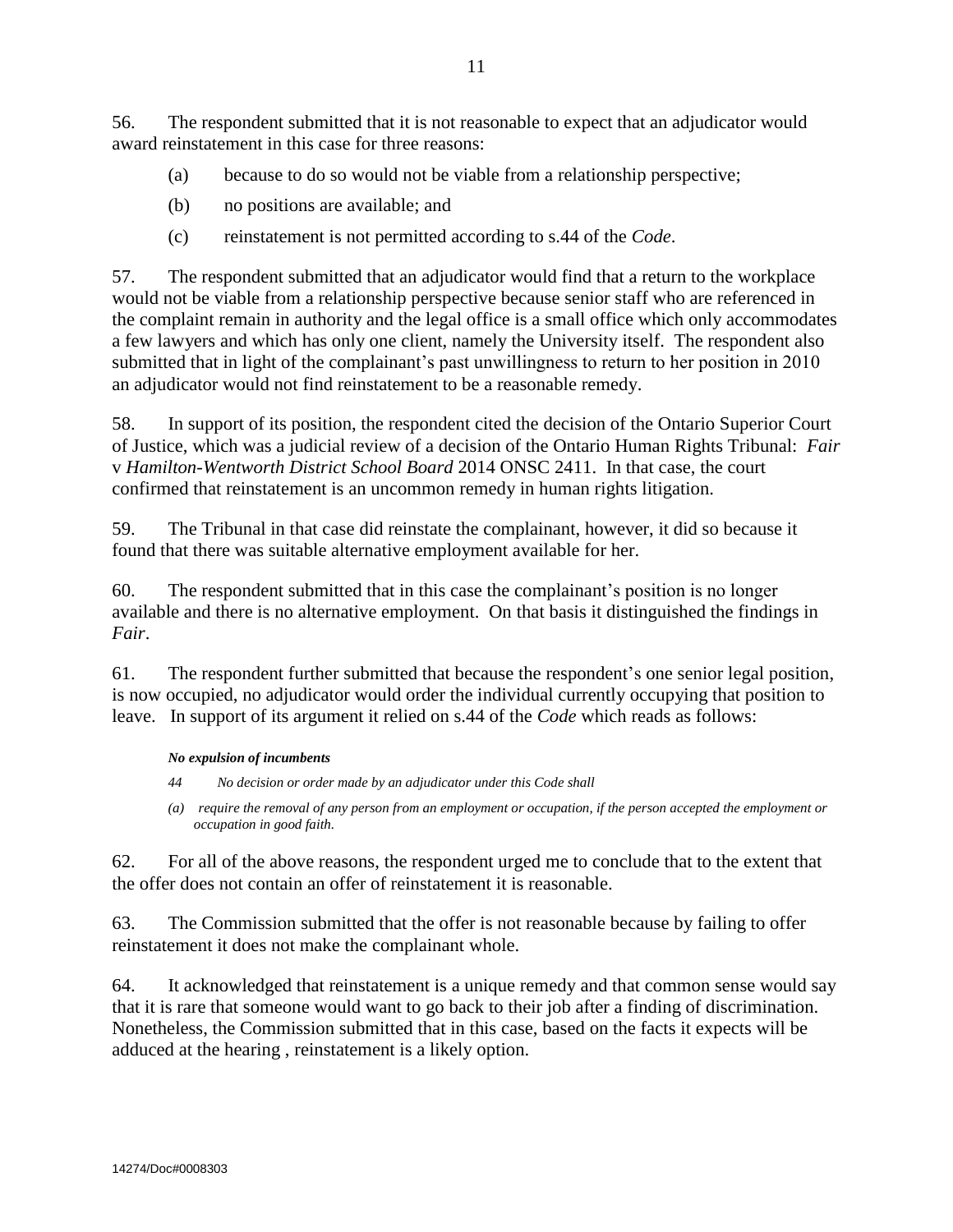65. Counsel for the Commission submitted that if I were going to consider the information that the respondent's counsel urged me to consider relating to the position having been filled, I should also consider other information such as the fact, it said, that the Commission has made it clear to the respondent and to Adjudicator Manning that the complainant wants to be reinstated.

66. The Commission in its written submission stated that the respondent cannot rely on s.44(a) "when it has at all times been aware of the complainant's desire to be reinstated and instead took active steps to fill the relevant positions on a presumably permanent basis which has directly or indirectly resulted in subverting the complainant's opportunity to return to the workplace."

67. The Commission went on in its written submission to say that there are a number of factors present in this case that would suggest that reinstatement is viable and would likely be awarded by Adjudicator Manning at the conclusion of the hearing, which factors are unique to the complaint including, it said, that a "number of individuals who were involved in the discriminating action" are no longer in the workplace.

68. Ultimately, however, the Commission submitted that I do not have the evidence before me to determine whether the respondent's offer as to reinstatement is reasonable.

69. It is apparent from the submissions of both counsel that a determination as to the reasonableness of the respondent's offer regarding reinstatement cannot be made by proceeding on the summary basis required by s.37.1. Both counsels' submissions rely on evidence which exceeds the information that is set out in the complaint.

70. The complaint does not contain information, for example, as to whether an order of reinstatement would require the removal of an individual who has already accepted that position in good faith or whether other comparable positions are available, or whether reinstatement is viable from a relationship perspective based on the staff who are currently in authority. All of these issues can only be determined by the adjudicator who hears evidence that will be adduced at the hearing. Accordingly, based on the information I can consider, I am not able to determine that the respondent's offer with respect to reinstatement is reasonable.

# **Section 43(2)(a) – Public Interest**

*do or refrain from doing anything in order to secure compliance with this Code, to rectify any circumstance caused by the contravention, or to make just amends for the contravention*

71. The Commission submitted that the respondent's offer is deficient with respect to another aspect under s.43(2)(a). The Commission submitted that the reason that the *Code* requires the Commission to be a party to every adjudication, pursuant to s.34 of the *Code*, is so that it can address public interest. It submitted that an offer must be reasonable not just from the perspective of the individual complainant but also from the perspective of the public interest generally and must demonstrate that the respondent has taken whatever steps are determined to be necessary to ensure that no one else will suffer discrimination in the manner of the particular complaint.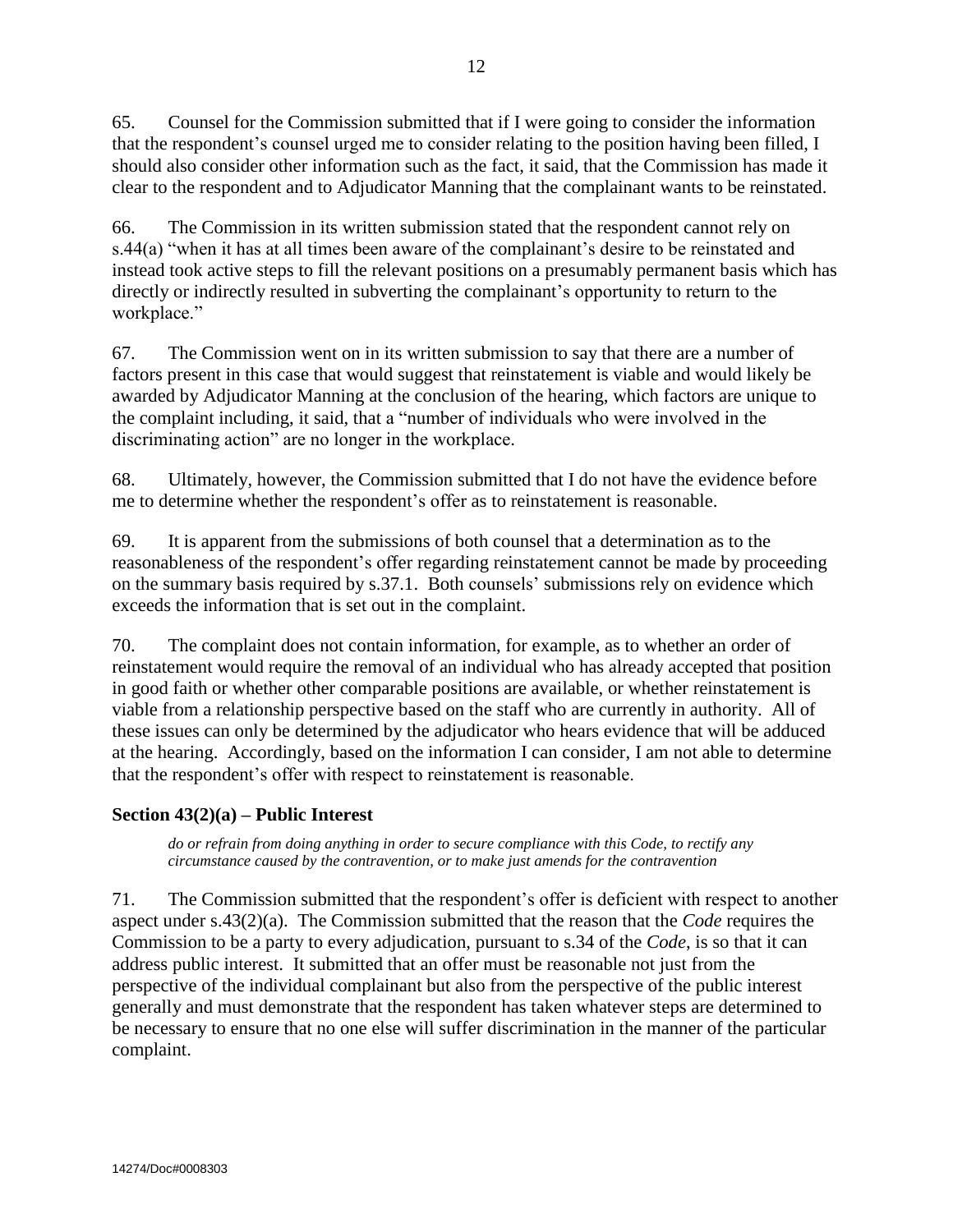72. On this point, the respondent submitted that it already has in place everything that could possibly be done to "secure compliance" with the *Code* or "to rectify any circumstance caused by the contravention". It submitted that the allegations in the complaint do not disclose a pattern or practice of the respondent contravening the *Code*. Further, it said that it already has extensive measures in place to address issues of diversity, inclusion, discrimination and other human rights related issues, including the following:

- 1. Comprehensive Respectful Work and Learning Environment Policies and Procedures.
- 2. An Office of Human Rights and Conflict Management, whose mission it is to promote a respectful working and learning environment in which individuals are treated equitably and diversity is valued.
- 3. Governing Documents which establish equity and diversity as core principles.
- 4. Comprehensive Maternity and Parental Leave Policy & Procedures.
- 5. A Diversity & Inclusion Office in its Human Resources Department.
- 6. A Childcare Initiative, to generate ideas for providing additional support to staff and students who are parents.
- 7. The President's Advisory Committee on Respect, which has a mandate to address a wide variety of equity and inclusion issues.

73. Many of these policies it said, and in particular, the *Respectful Work and Learning Environment Policy,* were in place at the time the contraventions are alleged to have occurred.

74. The respondent argued that the fact that these policies already exist means that nothing further would be ordered by an adjudicator under this heading. It urged me to find that there is nothing wrong with the policies or system in place now or at the time of the alleged contraventions of the *Code*. The problem, it submitted, was that the complainant did not avail herself of the policies that the respondent had to offer.

75. In particular, it referred to its *Respectful Work and Learning Environment Policy*, a copy of which it attached to the reply it filed in response to the Commission's submission in this application. The respondent submitted that that policy provides a mechanism to deal with allegations or complaints of discrimination and that everything was already in place to ensure that fair treatment of this complaint would have taken place in the circumstances or to ensure other complaints of this nature are properly addressed, in the future. The respondent's counsel, therefore, queried what more should be done. It submitted that in light of the existence of this and other policies to which it referred the adjudicator hearing this matter would not be expected to make any award requiring it to take further action under this remedial heading.

76. In response, the Commission submitted that the reasonableness of this offer has to be assessed on acceptance of the fact that the complainant was discriminated against notwithstanding the existence of various policies. It submitted that the adjudicator who makes that finding would acknowledge that the process in place failed the complainant in spite of the existence of policies and procedures and would go on to order that something more was required to be done by the respondent.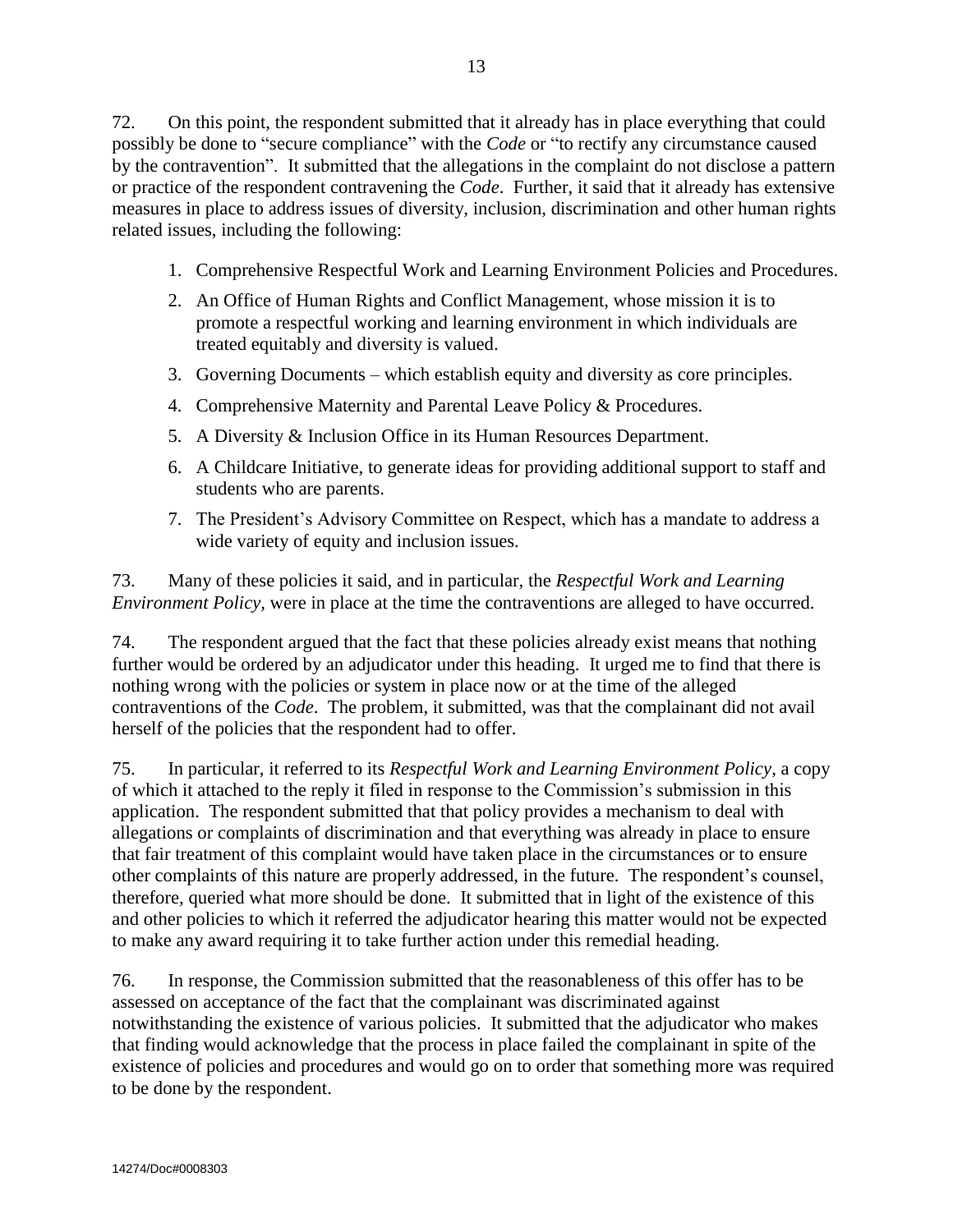77. The complainant in her brief oral submission submitted that it is not enough to have policies in place. To avoid contravening the *Code* those policies must be properly implemented and that more was required to remedy the circumstances which caused the contraventions in her case.

78. I have already found that in determining whether an offer is reasonable under s.37.1 an adjudicator must have regard to the underlying purpose of the *Code*.

79. I agree with the Commission's submission that having accepted that the complainant suffered discrimination notwithstanding the existence of policies and procedures the respondent said are aimed at preventing discrimination, it is not reasonable to conclude that an adjudicator would not make some sort of award under this heading.

80. Accordingly, I am not able to determine that the offer is reasonable with respect to the public interest requirement under s.43(2)(a).

# **Section 43(2)(b)**

*compensate any party adversely affected by the contravention for any financial losses sustained, expenses incurred or benefits lost by reason of the contravention, or for such portion of those losses, expenses or benefits as the adjudicator considers just and appropriate*

81. In offering the sum of \$212,000.00 under this heading, the respondent proceeded on the principle that compensation for loss of income which results from discrimination should be calculated on the same basis as the principles under the common law that govern cases of wrongful dismissal.

82. The respondent said it took two approaches to calculating the actual amount of compensation offered. One approach was quantified based on 18 months of salary with no reduction for failure to mitigate. The other was based on 2 years of salary with a reduction for advance of maternity leave benefits because the complainant failed to return to work.

83. In both instances, the calculations were premised on the common law principles of wrongful dismissal which quantify loss based on an employee's entitlement to reasonable notice before dismissal or payment in lieu thereof.

84. The respondent submitted that this is an appropriate approach to calculating loss which it described as "pure economic loss" because of the other remedies which are available under the *Code* such as, for example, the remedy available under s.43(2)(c) to award damages for injury to dignity, feelings or self-respect. The respondent's position was that having made an offer of \$15,000.00 under that heading which in this case the Commission and complainant conceded would be appropriate, what is left is a pure economic employment loss which should be calculated having regard to and consistent with the principles of wrongful dismissal.

85. In making this argument, the respondent's counsel conceded that there are decisions in human rights law that say the considerations in the human rights context are different but in counsel's submission if all the other factors are addressed such as, for example, compensation for general damages for injury to dignity then the common law principles relating to wrongful dismissal are an appropriate guide.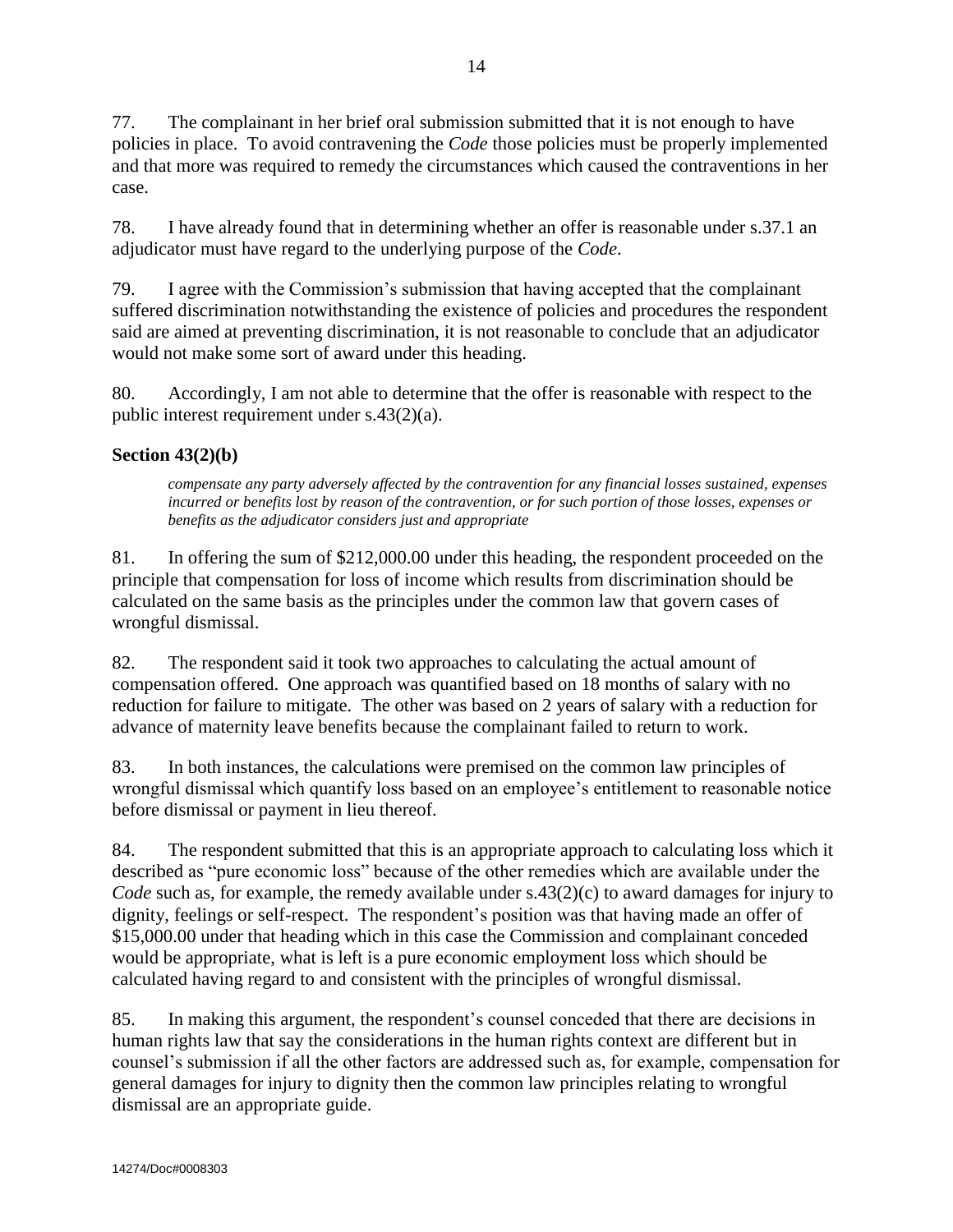86. Put another way, the respondent submitted that the economic loss was not a function of humiliation or injury to dignity but rather a function of the loss of employment. Therefore, once general damages have been addressed as they are in this case by its offer of \$15,000.00, the damages which flow from the actions which led to the loss of employment should not be factored in twice.

87. With respect to mitigation, the respondent submitted that the complainant ought to have mitigated her loss by remaining in the position that was offered to her and then filing a complaint under the *Respectful Work and Learning Environment Policy*. Having failed to do that, the respondent argued, the complainant has failed to prevent a loss either to her dignity or her income.

88. Overall, the respondent submitted that its offer under this remedial head of damage is at the high end of what is reasonable in approximating the complainant's wage loss.

89. The Commission submitted that in the context of a human rights analysis the principles that derive from the common law relating to wrongful dismissal are not applicable. Human rights principles, it said, require that a complainant be made whole in the sense of assessing what position she would have been in if the discrimination had not occurred. In this case, that would mean putting the complainant in the position she would have been in had the restructuring of legal employee positions not occurred.

90. The calculation for determining the complainant's loss in that regard, the Commission submitted, would cover the period from the date of alleged discrimination in May 2010 to the date an award is made in 2015.

91. In support of its position, the Commission cited the decision by Adjudicator Harrison delivered January 31, 2013 in *K.K.* v *G.S. (c.o.b. Hair Passion)*, 2013 MHRBAD 102. In that case, Adjudicator Harrison found that there are significant differences between the nature and purpose of the remedy under s.43(2)(b) of the *Code* and the remedy of wages in lieu of notice for wrongful dismissal at common law.

92. At paras.225 & 226 of the decision, Adjudicator Harrison stated:

*An award on account of wages in lieu of notice is the measure of damages in a claim for wrongful dismissal at common law, and is based on a contractual obligation to give an employee reasonable notice of an intention to terminate his or her employment. … The purpose of an award of damages in a wrongful dismissal case is to place the former employee in the position the employee would have been in if reasonable notice has been given, as contemplated under the contract.*

*A remedy under clause 43(2)(b), on the other hand, is aimed at compensating the affected party for financial losses sustained by reason of the contravention of the Code. The purpose of such compensation is to restore the affected party so far as is reasonably possible or appropriate to the position he or she would have been in if the discrimination had not occurred.*

93. The Commission submitted that in order to put the complainant in the position she would have been in had the discrimination not occurred her financial loss has to be calculated taking into account what the complainant was earning at the time that she left her employment in 2010 and what she would have continued to make had she stayed. This calculation, the Commission submitted, would require considering information which is not set out in the complaint or before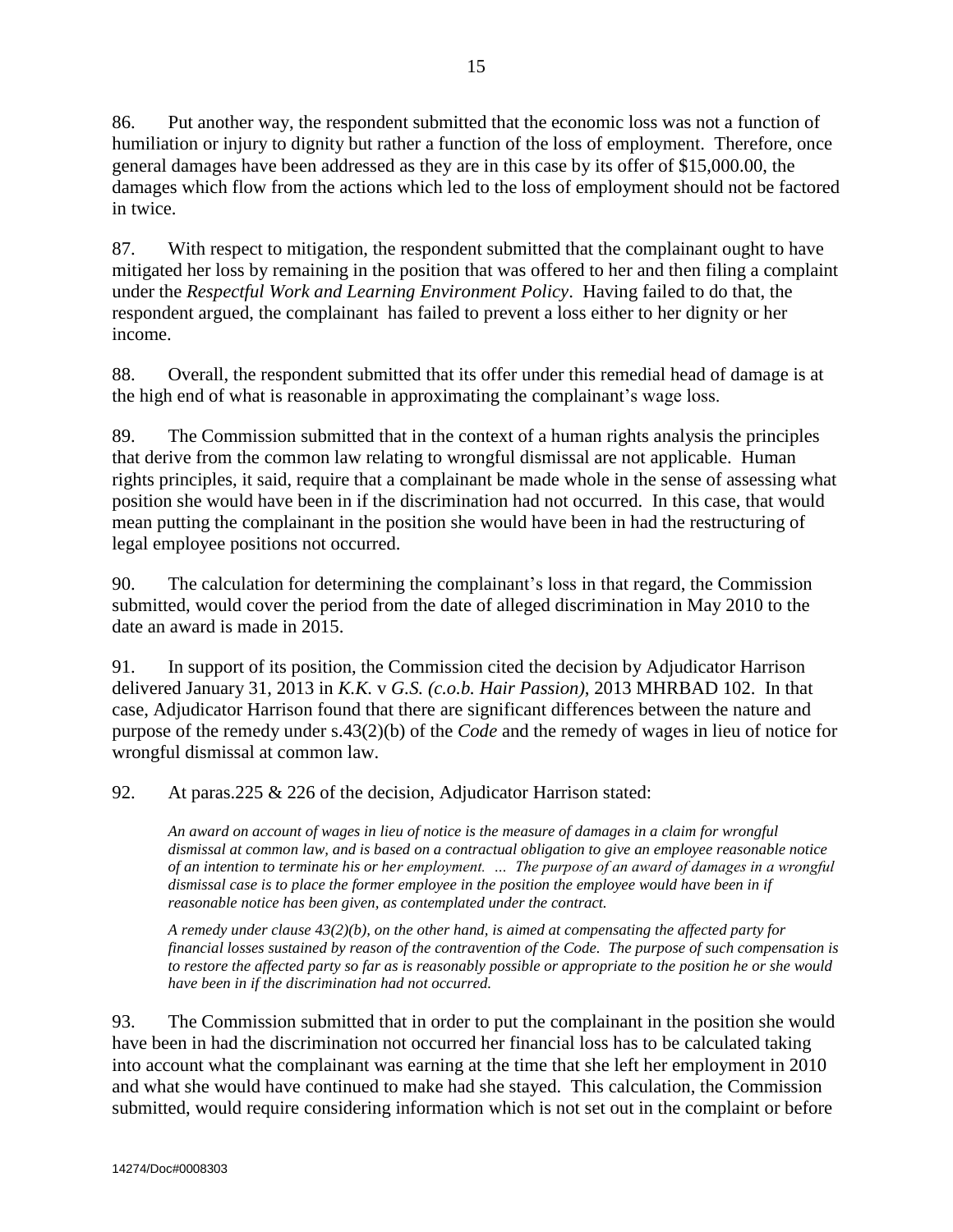me in this proceeding such as, for example, information as to the amounts of benefits and salary increments paid over the years since 2010.

94. With respect to the issue of mitigation, the Commission submitted that while the onus is on the complainant to prove her wage loss, the burden rests with the respondent to show that the complainant has failed to mitigate her loss. In support of this position, the Commission cited *Vestad* v *Seashell Ventures Inc. (c.o.b. Rose & Crown Pub)*, 2001 BCHRT 38. Accordingly, the Commission submitted, while mitigation is an issue that the respondent can raise it must have evidence to support any arguments to that effect. Again, the Commission's position was that the evidence upon which the respondent relied in support of its mitigation position is not before me.

95. It is well established that the purpose of human rights legislation is remedial and therefore the available statutory remedies are intended to put the individual complaining of discrimination in the position that he or she would have been in had the discrimination not occurred. See the passage quoted from *McTavish* v *Prince Edward Island*, *supra*.

96. I accept the Commission's submission that a remedy under s.43(2)(b) of the *Code* which is intended to restore the complainant insofar as is reasonably possible to the position she would have been in if the discrimination had not occurred differs from the remedy of wages in lieu of notice in a claim for wrongful dismissal at common law. Accordingly, the basis for calculating the losses resulting from a loss of employment due to a contravention to the *Code* differs from the calculation of the reasonable notice an employee ought to have received at common law. This is consistent with the decision in *K.K.* v *G.S.*, *supra.*

97. On this point I note that the respondent submitted that the proposition that loss should be calculated from the date of discrimination to the date of the hearing presents an arbitrary basis for calculating loss which encourages delay on the part of a complainant and is therefore against public policy.

98. I find, however, that this approach to determining the period for which loss should be calculated is not arbitrary and represents the most realistic way to make a complainant whose rights have been violated, whole. As the complainant herself pointed out, a complainant has no control over the pace at which a matter moves through the human rights system.

99. With respect to whether calculating financial loss is purely a matter of economic loss, where an award is otherwise made under s.43(2)(c) I find that the two headings must be considered as distinct. The remedy under s.43(2)(b) is aimed at putting the complainant as much as possible back in the position she would have been in had the contravention not occurred. In quantifying an award that sets out to do this no deduction should be made for damages paid under a separate heading. Each remedial heading is designed to compensate for different and varied losses that may flow from a violation of the *Code*.

100. I find, therefore, that the respondent's offer under s.43(2)(b) has not been calculated on the basis of the appropriate legal principles. Further, I am unable to determine what an adjudicator would order when quantifying an award under this heading without the benefit of more information, including evidence as to benefits and salary increments.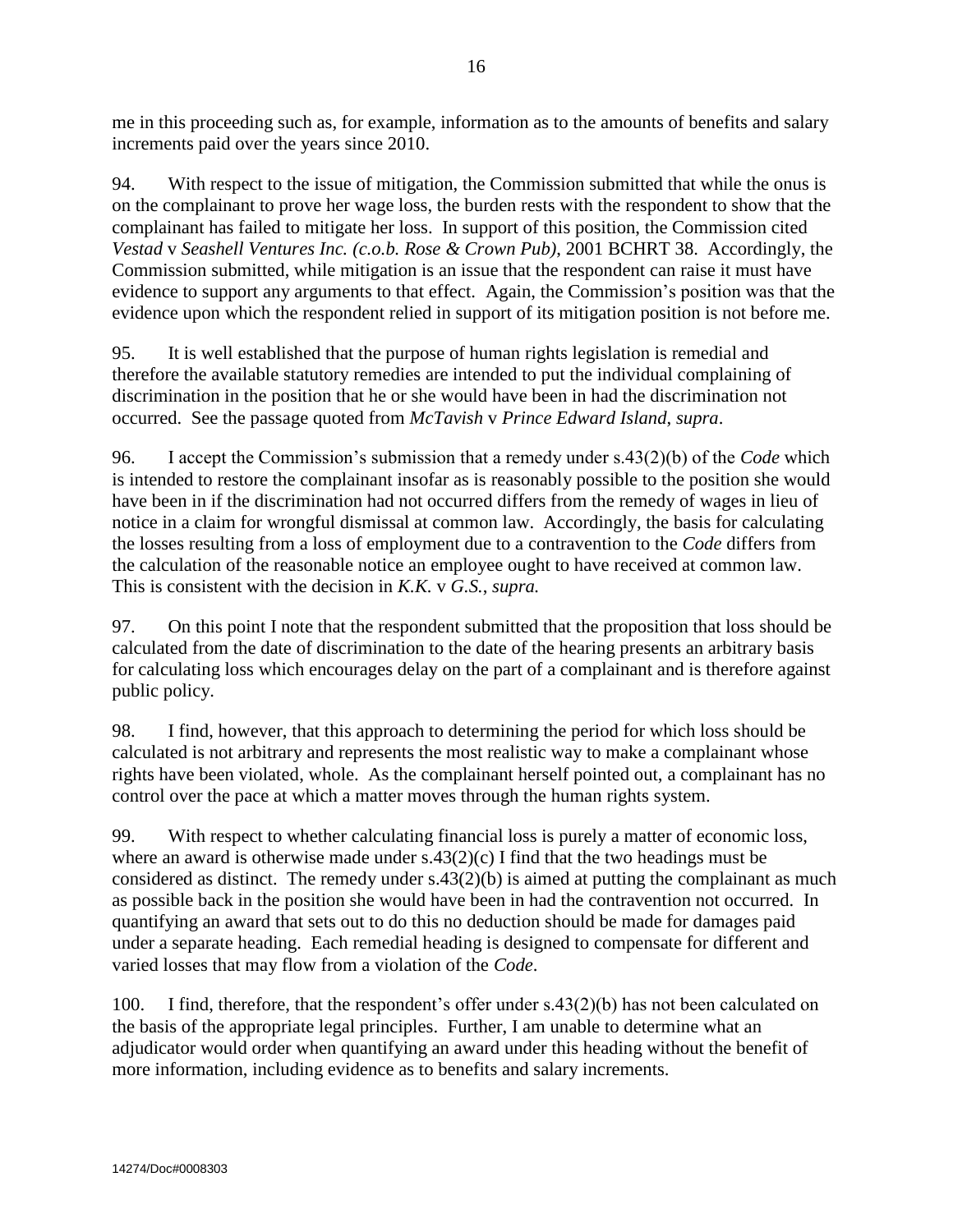101. In these circumstances, I cannot conclude that the offer approximates the award the adjudicator hearing this case could be expected to make under  $s.43(2)(b)$  relating to financial loss calculations. In light of this finding, I do not need to comment on the parties' arguments with respect to mitigation.

102. Before I leave this remedial sub-heading however, I do want to comment on one other argument which was raised by the respondent.

103. In support of the reasonableness of its offer under this remedial hearing, the respondent, submitted that there is a strong argument that an adjudicator will find at the end of a full hearing that the respondent owes the complainant nothing for financial loss and, on that basis, the offer of \$212,000.00 is more than reasonable.

104. In my view, this is not an argument that can be accepted by an adjudicator who is making a determination as to the reasonableness of an offer pursuant to s.37.1 of the *Code*. To do so, would be inconsistent with the accepted test of proceeding on the basis of assuming the allegations in the complaint are proven.

105. The possibility that an adjudicator at the conclusion of a hearing may find that the allegations in the complaint have not been proven or that a complainant may not receive an award as favourable as expected are certainly factors that parties may consider in the course of holding without prejudice settlement discussions. These are not, however, factors that an adjudicator proceeding under s.37.1 of the *Code* should take into account. The adjudicator in this process is stepping into the shoes of an adjudicator who, having heard the evidence at the end of a full hearing, has made a finding that the *Code* has been contravened in the manner alleged in the complaint and is ready to make an award to address that contravention.

# **Section 43(2)(c)**

*pay any party adversely affected by the contravention damages in such amount as the adjudicator considers just and appropriate for injury to dignity, feelings or self-respect*

106. The respondent offers payment to the complainant under this head in the amount of \$15,000.00. In support of this offer, the respondent submitted that the highest amount of general damages ever awarded for injury under this heading was \$15,000.00 awarded in the recent Manitoba decision by Adjudicator Sim: *Emslie* v *Doholoco Holdings o/a The UPS Store* 2014 CanLII 71723 (MB HRC). The respondent submitted that the facts in that case which involved an egregious sexual harassment were more egregious than the conduct represented by the allegations in this complaint and that this offer is in excess of what has been awarded by adjudicators in other cases which involved complaints of a much more serious nature.

107. The Commission and complainant said they do not have any concern with respect to this remedy offered by the respondent.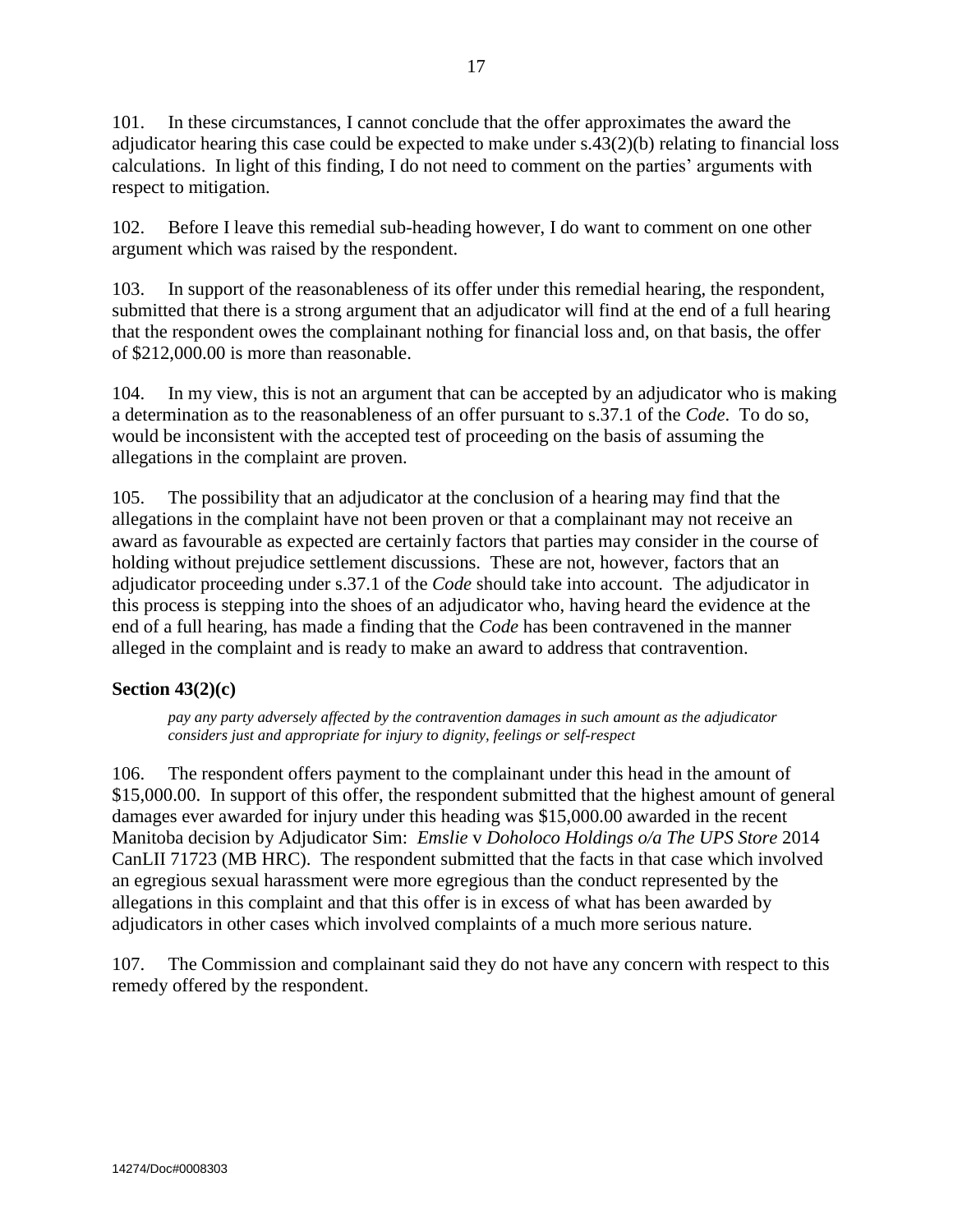## **Section 43(2)(d)**

*pay any party adversely affected by the contravention a penalty or exemplary damages in such amount, subject to subsection (3), as the adjudicator considers just and appropriate as punishment for any malice or recklessness involved in the contravention*

108. Under the *Code,* the maximum of such penalty or damage is \$25,000.00 (s.51(1)). The respondent makes no offer in this regard. In support of that, the respondent pointed to the decision of Adjudicator Harrison in *C.R.* v *Canadian Mental Health Association Westman Region Inc.*, 2013 CanLII 125 (MB HRC), where she noted that punitive or exemplary damages are rarely awarded by human rights adjudicators and that in order to support an award for such damages, malice or recklessness must be found. In this case, the respondent submitted there is no basis for such a finding.

109. Again the Commission and the complainant said they have no concern with this aspect of the offer.

## **Section 43(2)(e)**

*adopt and implement an affirmative action program …, if the evidence at the hearing has disclosed that the party engaged in a pattern or practice of contravening this Code*

110. The respondent made no offer in this regard. In support of its position, the respondent submitted that the allegations in the complaint do not disclose a pattern or practice of the respondent contravening the *Code* and in any event, the respondent already has extensive measures in place to address issues of diversity, inclusion, discrimination and other human rights related issues, citing the existence of a number of policies including its *Respectful Work and Learning Environment Policy.*

111. The Commission and the complainant submitted they have no concern with the respondent not offering to include an affirmative action program.

112. The Commission submitted and I agree that an adjudicator proceeding under s.37.1 must make an independent determination as to whether the offer is reasonable notwithstanding the fact that the Commission does not take issue with certain aspects of the offer.

113. I find that with respect to the offer of damages for injury to dignity and feelings and selfrespect under s.43(2)(c), based on the allegations in the complaint and the awards that have been made in other human rights proceedings in Manitoba the sum of \$15,000.00 falls within the range of what the complainant might reasonably expect to be awarded by an adjudicator.

114. With respect to the offer under  $s.43(2)(d)$ , I agree there is no reason to expect an adjudicator would make an award in respect of exemplary damages.

115. Finally, with respect to the respondent's offer under s.43(2)(e), taking into account the award that may be made under s.43(2)(a) regarding public interest, as discussed above, I think it is unlikely an adjudicator would make an order of affirmative action.